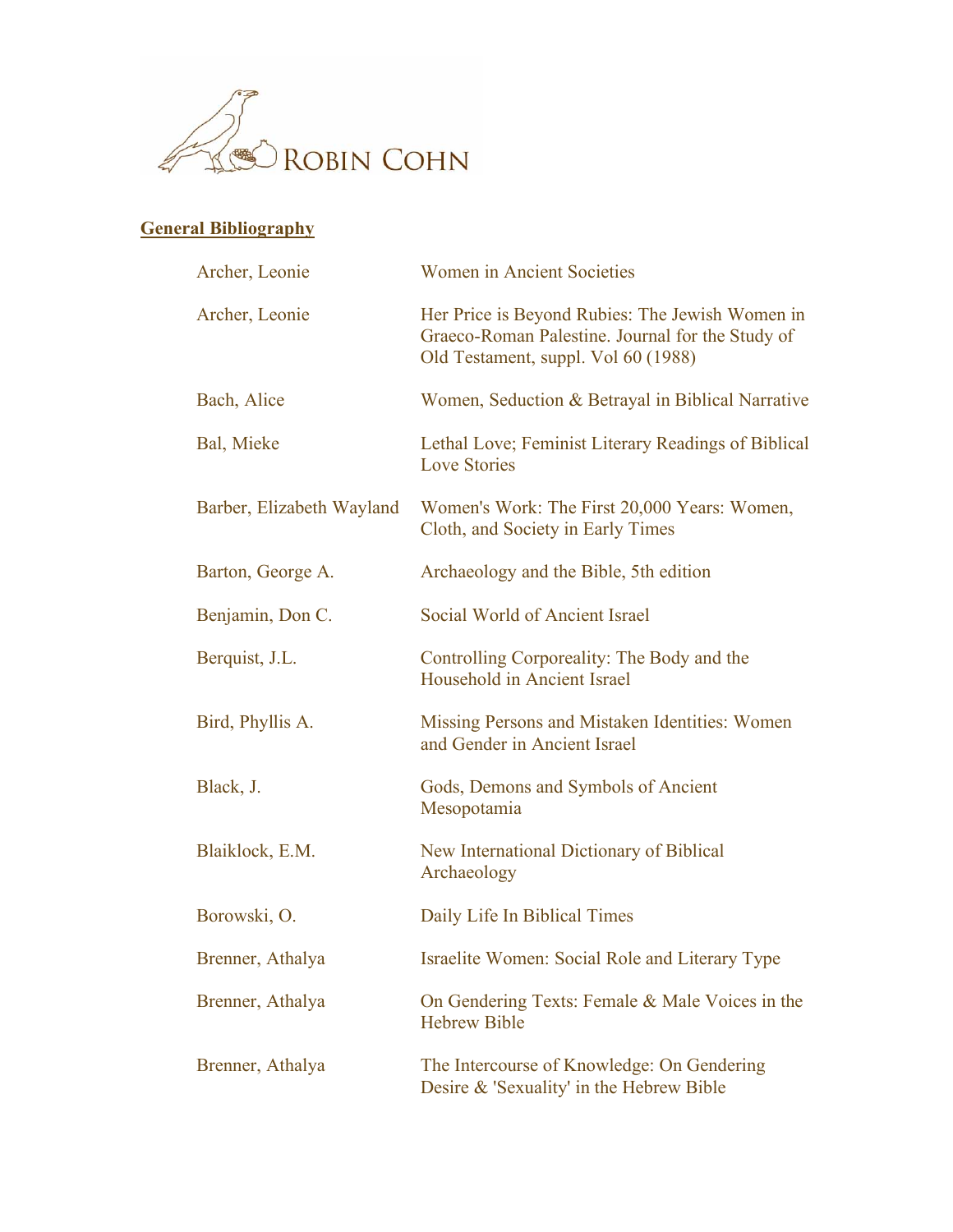| Carr, David M.           | The Erotic Word: Sexuality, Spirituality & the Bible                                                                                                                     |
|--------------------------|--------------------------------------------------------------------------------------------------------------------------------------------------------------------------|
| Casson, L.               | Travel in the Ancient World                                                                                                                                              |
| Dayagi-Mendels, M.       | Perfumes and Cosmetics in the Ancient World                                                                                                                              |
| de Geus, C.H.J.          | "The City of Women: Women's Places in Ancient<br>Israelite Cities" from Congress Volume, Paris,<br>1992, J.A. Emerton, ed. (Supplements to Vetus<br>Testamentum)         |
| Demers, Patricia         | Women as Interpreters of the Bible                                                                                                                                       |
| de Vaux, Roland          | Ancient Israel: Its Life and Institutions                                                                                                                                |
| DeVries, LaMoine F.      | Cities of the Biblical World                                                                                                                                             |
| Duran, Nicole            | "Having men for dinner: deadly banquets and<br>biblical women" Biblical Theology Bulletin 35,4<br>$(2005)$ 117-124                                                       |
| Eilberg-Schwartz, Howard | The Savage in Judaism: An Anthropology of<br><b>Israelite Religion and Ancient Judaism</b>                                                                               |
| Emmerson, Grace I.       | "Women in Ancient Israel" The World of Ancient<br>Israel: Sociological, Anthropological and Political<br>Perspectives, ed. by R.E. Clements                              |
| Engnell, Ivan            | Studies in Divine Kingship in the Ancient Near East                                                                                                                      |
| Foster, Benjamin R.      | From Distant Days: Myths, Tales, and Poetry of<br>Ancient Mesopotamia                                                                                                    |
| Fuchs, Esther            | "For I Have the Way of Women: Deception,<br>Gender, and Ideology in Biblical Narrative" Semeia<br>42:68-83 (1988)                                                        |
| Fuchs, Esther            | "Status and Role of Female Heroines in the Biblical<br>Narrative" Mankind Quarterly 23:149-160 (1982)                                                                    |
| Gruber, Mayer I.         | "The Status of Women in Ancient Judaism" in<br>Where We Stand: Issues and Debates in Ancient<br>Judaism, vol 2, pt. 3 of Judaism in Late Antiquity,<br>ed. Jacob Neusner |
| Gruber, Mayer I.         | Women in the Biblical World                                                                                                                                              |
| Gunn, David M.           | Narrative in the Hebrew Bible                                                                                                                                            |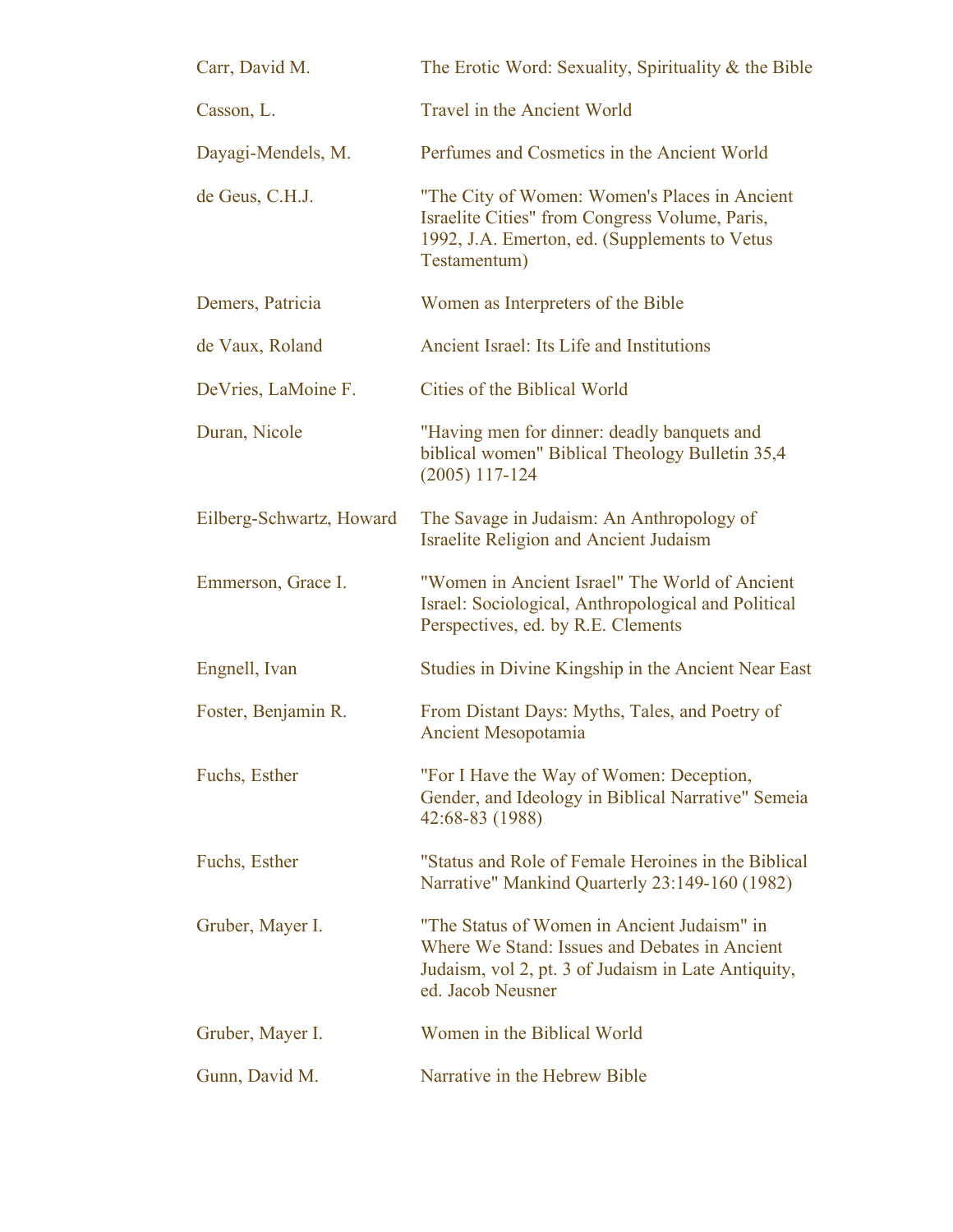| Ide, Arthus Frederick      | Women in the Ancient Near East                                                                                                                                                |
|----------------------------|-------------------------------------------------------------------------------------------------------------------------------------------------------------------------------|
| Isbell, Charles David      | Nice Jewish girls: liquor, sex, and power in<br>antiquity                                                                                                                     |
| King, Philip J.            | Life In Biblical Israel                                                                                                                                                       |
| Kirk-Duggan, Cheryl A.     | Pregnant Passion: Gender, Sex, and Violence in the<br><b>Bible</b>                                                                                                            |
| Kuhrt, A.                  | The Ancient Near East c.3000 - 330 B.C. Two<br>volumes                                                                                                                        |
| Leick, Gwendolyn           | Mesopotamia: The Invention of the City                                                                                                                                        |
| Leick, Gwendolyn           | Who's Who in the Ancient Near East                                                                                                                                            |
| Levine, Amy-Jill           | Women Like This: New Perspectives on Jewish<br>Women in the Greco-Roman World                                                                                                 |
| Levine, Baruch A.          | "Seed' versus 'Womb': Expressions of Male<br>Dominance in Biblical Israel" in Simo Parpola and<br>R.M. Whiting, eds., Sex and Gender in the Ancient<br>Near East, pp. 337-343 |
| MacDonald, Burton          | Ammon, Moab, and Edom: early states/nations of<br>Jordan in the biblical period (end of the 2nd and<br>during the 1st millennium B.C.)                                        |
| Mahdi, Louise Carus, et al | Betwixt & Between: patterns of masculine and<br>feminine initiation                                                                                                           |
| Marsman, Hennie J.         | Women in Ugarit and Israel: Their Social and<br>Religious Position in the Context of the Ancient<br><b>Near East</b>                                                          |
| Matthews, Victor H.        | Social World of Ancient Israel 1250-587 BCE                                                                                                                                   |
| Meslin, Michael            | "Head: Symbolism and Ritual Use" in The<br>Encyclopedia of Religion, 1st edition, ed. Mircea<br>Eliade. New York: Macmillan, 1987; 6:221-25                                   |
| Meyers, Carol              | Discovering Eve, Ancient Israelite Women in<br>Context                                                                                                                        |
| Meyers, Carol              | Households and Holiness: The Religious Culture of<br><b>Israelite Women</b>                                                                                                   |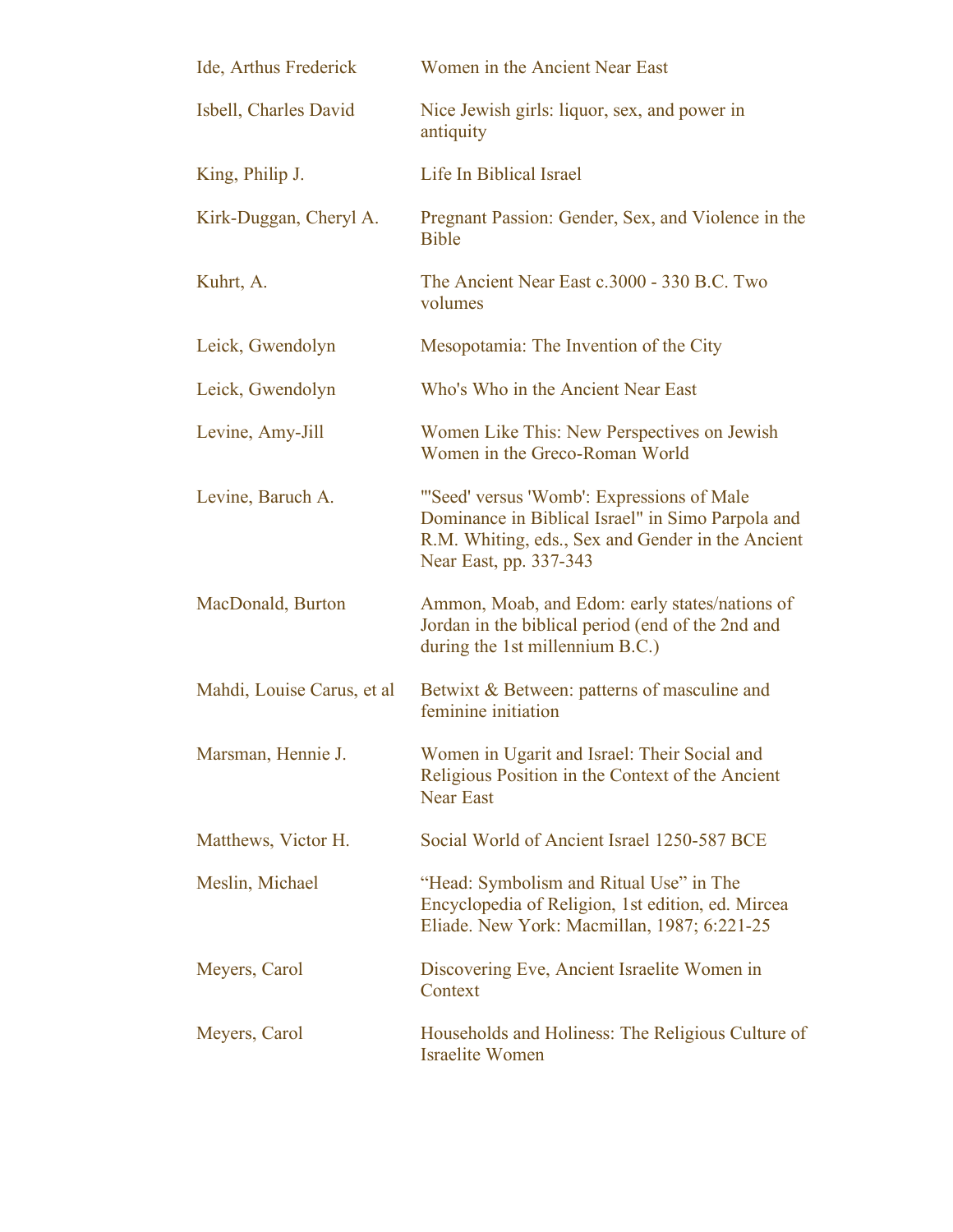| Meyers, Carol            | "Women and the Domestic Economy of Early<br>Israel" Women's Earliest Records: From Ancient<br>Egypt and Western Asia, B.S. Lesko, ed.                                                                                                                                                                                                                                                                                                              |
|--------------------------|----------------------------------------------------------------------------------------------------------------------------------------------------------------------------------------------------------------------------------------------------------------------------------------------------------------------------------------------------------------------------------------------------------------------------------------------------|
| Meyers, Carol            | "Procreation, Production, and Protection: Male-<br>Female Balance in Early Israel" Journal of the<br>American Academy of Religion 51 (1983)                                                                                                                                                                                                                                                                                                        |
| Meyers, Carol            | "Material Remains and Social Relations: Women's<br>Culture in Agrarian Households of the Iron Age"<br>Institute for Asian and African Studies, University<br>of Helsinki in Symbiosis, Symbolism, and Power of<br>the Past, Proceedings of the Centennial Symposium<br>W.F. Albright Institute of Archaeological Research<br>and American Schools of Oriental Research,<br>Jerusalem, May 29-31, 2000. William G. Dever and<br>Seymour Gitin, eds. |
| Meyers, Carol            | "Everyday Life of Women in the Period of the<br>Hebrew Bible" in The Women's Bible Commentary<br>(expanded edition, 1998), ed. C.A. Newsom and<br>S.H. Ringe                                                                                                                                                                                                                                                                                       |
| Meyers, E.               | The Oxford Encyclopedia of Archaeology in the<br><b>Near East</b>                                                                                                                                                                                                                                                                                                                                                                                  |
| Niditch, Susan           | "The Success Story of the Wise Courtier" Journal of<br>Biblical Literature 96 (1977)                                                                                                                                                                                                                                                                                                                                                               |
| Parpola, S., ed.         | Sex and Gender in the Ancient Near East                                                                                                                                                                                                                                                                                                                                                                                                            |
| Paul, Shalom M.          | "Euphemistically 'Speaking' and a Covetous Eye" in<br>Hebrew Annual Review, Vol 14 (1994): 193-204                                                                                                                                                                                                                                                                                                                                                 |
| Reinhartz, Adelle        | Women at War: Gender and Leadership in Biblical<br>and Post-biblical Literature. Jewish Religious<br>Leadership I (2004): 35-54                                                                                                                                                                                                                                                                                                                    |
| Stern, Ephraim           | The New Encyclopedia of Archaeological<br>Excavations in the Holy Land                                                                                                                                                                                                                                                                                                                                                                             |
| Stern, Ephraim           | Archaeology of the Land of the Bible 2: The<br>Assyrian, Babylonian, and Persian Periods                                                                                                                                                                                                                                                                                                                                                           |
| Streete, Gail Corrington | The Strange Woman: Power and Sex in the Bible                                                                                                                                                                                                                                                                                                                                                                                                      |
| van der Toorn, Karel     | From Her Cradle to Her Grave: The Role of<br>Religion in the Life of the Israelite and the<br>Babylonian Woman                                                                                                                                                                                                                                                                                                                                     |